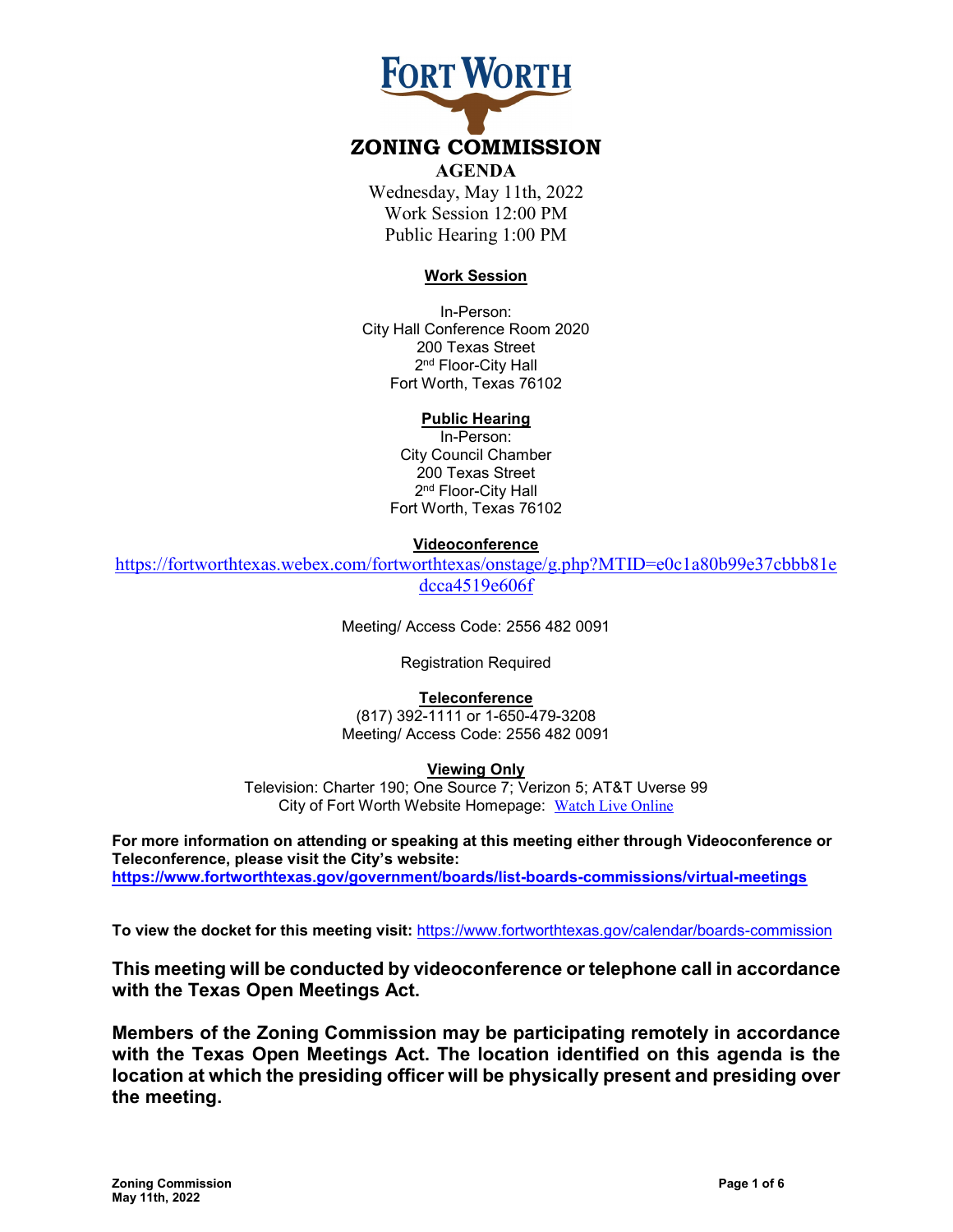**\*\*Any member of the public who wishes to address the Commission regarding an item on the listed agenda must sign up to speak no later than 5:00PM on Monday, May 9th. To sign up, please register through WebEx in accordance with the directions on the City's website above. This link should be used to register whether you plan to participate in-person or virtually. For questions or assistance with registration, please contact Sandra Barraza at Sandra.Barraza@fortworthtexas.gov or (817)392-8047.**

**Please note that the City of Fort Worth is using a third party vendor to assist with City meetings. If there are service interruptions, including call in number changes, we will provide alternative call in numbers on our website whenever possible.**

## **COMMISSION MEMBERS:**

| Dr. Mia Hall, CD 6             |  |
|--------------------------------|--|
| Jacob Wurman, CD 7             |  |
| Wanda Conlin, Vice Chair, CD 8 |  |
| Kimberly Miller, CD 9          |  |
|                                |  |
|                                |  |

## **I. WORK SESSION/Lunch 12:00 pm City Council Conference Room 2020 A.** Overview of Zoning Cases

**II. PUBLIC HEARING 1:00 PM** 

CASES HEARD AT THIS PUBLIC HEARING ARE TO BE HEARD AT THE CITY COUNCIL MEETING ON TUESDAY, JUNE 14TH, 2022 AT 6:00 P.M. UNLESS OTHERWISE STATED.

## **A. CALL TO ORDER**

## **B. APPROVAL OF MEETING MINUTES OF APRIL 13TH, 2022 \_\_\_\_ Chair**

*To view the docket please visit the City Calendar (Boards and Commissions) or visit*  <http://fortworthtexas.gov/zoning/cases/>

### **C. CONTINUED CASES**

## **1. ZC-22-007 CD 7**

| a. Site Location:   |       | 7350 Lake Country Drive, 9000 block Boat Club Road                   |
|---------------------|-------|----------------------------------------------------------------------|
| b. Acreage:         | 51.71 |                                                                      |
| c. Applicant/Agent: |       | Paul Krause, Buffer LLC, Eagle Mt. Lake Farms LLC                    |
| d. Request:         |       | From: "AG" Agricultural                                              |
|                     | To: T | "PD" Planned Development with a base of "CR" Low Density             |
|                     |       | Multifamily, with waivers for open space, setbacks adjacent to       |
|                     |       | one-family residential, front yard fencing, and a waiver to the MFD; |
|                     |       | Site Plan included.                                                  |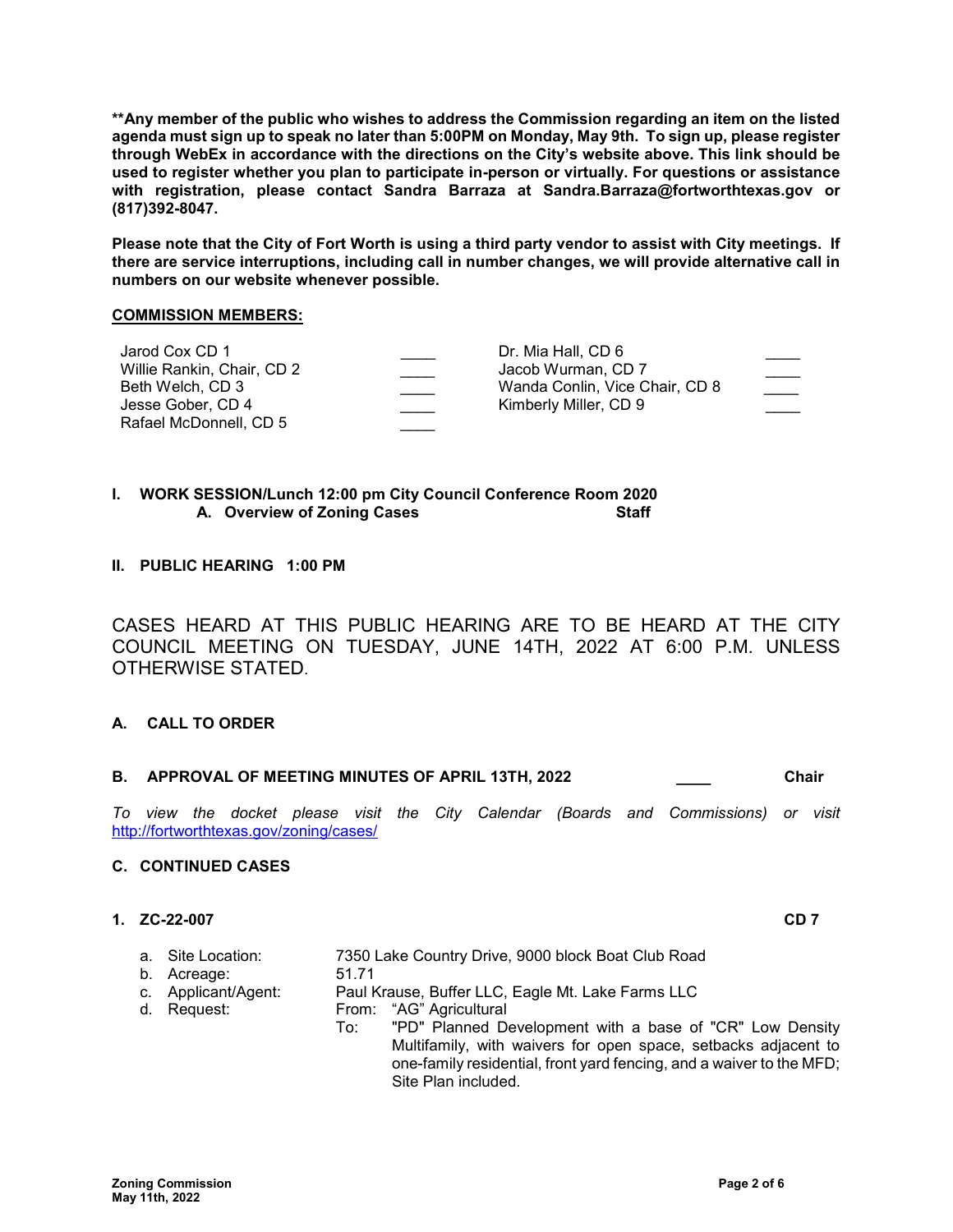**2. ZC-22-027 CD 3**

| a.<br>b.<br>$C_{\cdot}$<br>d. | Site Location:<br>Acreage:<br>Applicant/Agent:<br>Request: | 8.00<br>To: | 3225 Alemeda Street<br>Dougherty Holdings Eleventh, LLC<br>Add Conditional Use Permit (CUP) to allow an automated carwash<br>facility in "F" General Commercial with 4 lanes and semi-truck<br>stop; site plan included with development waivers for building<br>height, bicycle parking, and signs, site plan included. |
|-------------------------------|------------------------------------------------------------|-------------|--------------------------------------------------------------------------------------------------------------------------------------------------------------------------------------------------------------------------------------------------------------------------------------------------------------------------|
|                               | 3. ZC-22-041                                               |             | CD <sub>9</sub>                                                                                                                                                                                                                                                                                                          |
| b.                            | a. Site Location:<br>Acreage:                              | 2.15        | 715, 717, 721, 725 Clear Lake Avenue; 515 N Hampton Street; 1301,<br>1404, 1402, 1101 E Peach Street; 1315 & 1403 Bluff St; 415, 519 N<br>Nichols Street; 409, 415, 504, 508, 514, 518 Wall Street;                                                                                                                      |
|                               | c. Applicant/Agent:                                        |             | Brewer & Hale, Testudo Residential & Holdings                                                                                                                                                                                                                                                                            |
| d.                            | Request:                                                   |             | From: "D" High-Density Multi-Family, "G" High Intensive Commercial,<br>"J" Medium Industrial, & PD 1226 for "H" uses with Downtown<br>Urban Design District Overlay                                                                                                                                                      |
|                               |                                                            | To:         | "PD/H/DUDD" Planned Development for all uses in "H" Central<br>Business District plus single-family detached, brewery, and<br>distillery; site plan waived; within the Downtown Urban Design<br>District Overlay; with a max height of ten (10) stories                                                                  |

## *This case will be heard by Council, May 24, 2022, 10:00 am*

## **D. NEW CASES**

## **4. ZC-22-081 CD 6**

|  | a. Site Location:<br>b. Acreage:<br>c. Applicant/Agent:<br>d. Request: | 2.07<br>To: | 900-1000 blocks of E. Rendon Crowley Rd<br>Landmark at Rendon Fort Worth, LLC<br>From: "CR" Low-Density Multifamily<br>"PD/CR" Planned Development for all uses in "CR" Low Density<br>Multifamily with development regulation for 45% open space; site<br>plan waiver requested |
|--|------------------------------------------------------------------------|-------------|----------------------------------------------------------------------------------------------------------------------------------------------------------------------------------------------------------------------------------------------------------------------------------|
|--|------------------------------------------------------------------------|-------------|----------------------------------------------------------------------------------------------------------------------------------------------------------------------------------------------------------------------------------------------------------------------------------|

## *This case will be heard by Council, May 24, 2022, 10:00 am*

|  | 5. SP-22-008                                                           |             | CD 7                                                                                                                                                                                                                    |  |
|--|------------------------------------------------------------------------|-------------|-------------------------------------------------------------------------------------------------------------------------------------------------------------------------------------------------------------------------|--|
|  | a. Site Location:<br>b. Acreage:<br>c. Applicant/Agent:<br>d. Request: | 6.37<br>To: | 6300 Shady Oaks Manor Drive<br>James Schrader<br>Amend site plan for PD 780 and PD 1311 Planned Development<br>for all uses in "G" General Commercial and mini-warehouses to<br>include auto repair; site plan included |  |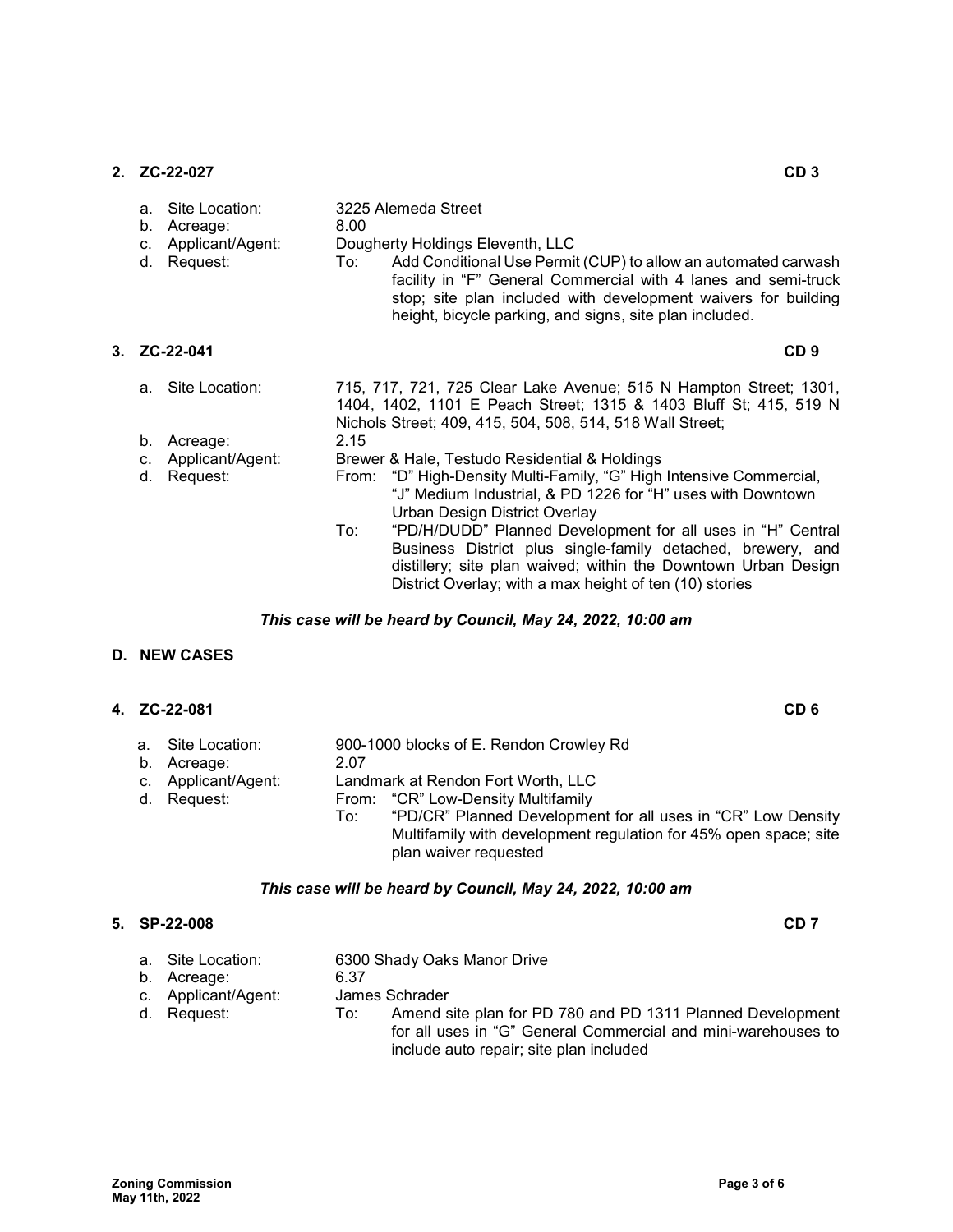a. Site Location: 2424 Chestnut Avenue

|    | b.<br>Acreage:<br>Applicant/Agent:<br>c.<br>d. Request:                            | 0.31<br>Blas & Rita Rodriguez<br>From: "A-5" One-Family<br>"FR" General Commercial Restricted<br>To:                                                                                                                                                     |
|----|------------------------------------------------------------------------------------|----------------------------------------------------------------------------------------------------------------------------------------------------------------------------------------------------------------------------------------------------------|
| 7. | ZC-22-056                                                                          | CD <sub>2</sub>                                                                                                                                                                                                                                          |
|    | Site Location:<br>a.<br>b.<br>Acreage:<br>Applicant/Agent:<br>c.<br>Request:<br>е. | 4400 block Huffines Blvd<br>5.85<br>Crossing at Marine Creek Et al<br>From: "F" General Commercial, "G" Intensive Commercial<br>"PD/F" Planned Development for all uses in "F" General<br>To:<br>Commercial uses plus mini-warehouse, site plan required |
| 8. | ZC-22-063                                                                          | CD <sub>9</sub>                                                                                                                                                                                                                                          |
|    | Site Location:<br>a.<br>Acreage:<br>b.<br>Applicant/Agent:<br>с.<br>Request:<br>d. | 2837 & 2841 8 <sup>th</sup> Avenue<br>0.28<br>Judy Boley, George C. Boley Enterprises<br>"PD 212" Planned Development/Specific Use for all uses in "E"<br>From:<br>Neighborhood Commercial, site plan required<br>"A-5" One-Family<br>To:                |
| 9. | ZC-22-064                                                                          | CD <sub>7</sub>                                                                                                                                                                                                                                          |
|    | Site Location:<br>a.<br>b. Acreage:<br>Applicant/Agent:<br>c.<br>Request:<br>d.    | 113 Roberts Cutoff Road<br>0.58<br><b>FWC Realty</b><br>From: "I" Light Industrial<br>"MU-2" High-Intensity Mixed-Use<br>To:                                                                                                                             |
|    | 10. ZC-22-065                                                                      | CD <sub>5</sub>                                                                                                                                                                                                                                          |
|    | Site Location:<br>a.<br>b.<br>Acreage:<br>Applicant/Agent:<br>C.<br>Request:<br>е. | 5100 - 5200 blocks Parker Henderson Road<br>57.41<br>James Parker McCulley<br>"AG" Agricultural<br>From:<br>"I" Light Industrial<br>To:                                                                                                                  |
|    | 11. ZC-22-066                                                                      | CD <sub>5</sub>                                                                                                                                                                                                                                          |
|    | Site Location:<br>a.<br>b.<br>Acreage:<br>Applicant/Agent:<br>c.<br>Request:<br>d. | 11300 block Trinity Boulevard<br>9.19<br>Harold & Carolyn Pierce<br>"AG" Agricultural<br>From:<br>"J" Medium Industrial<br>To:                                                                                                                           |
|    | 12. ZC-22-068                                                                      | CD <sub>3</sub>                                                                                                                                                                                                                                          |
|    | Site Location:<br>a.<br>b.<br>Acreage:<br>Applicant/Agent:<br>С.<br>Request:<br>d. | 5401 Benbrook Boulevard (5401 Benbrook Highway)<br>13.85<br>Allison Ann<br>"AG" Agriculture<br>From:<br>"C" Medium-Density Multifamily<br>To:                                                                                                            |

"C" Medium-Density Multifamily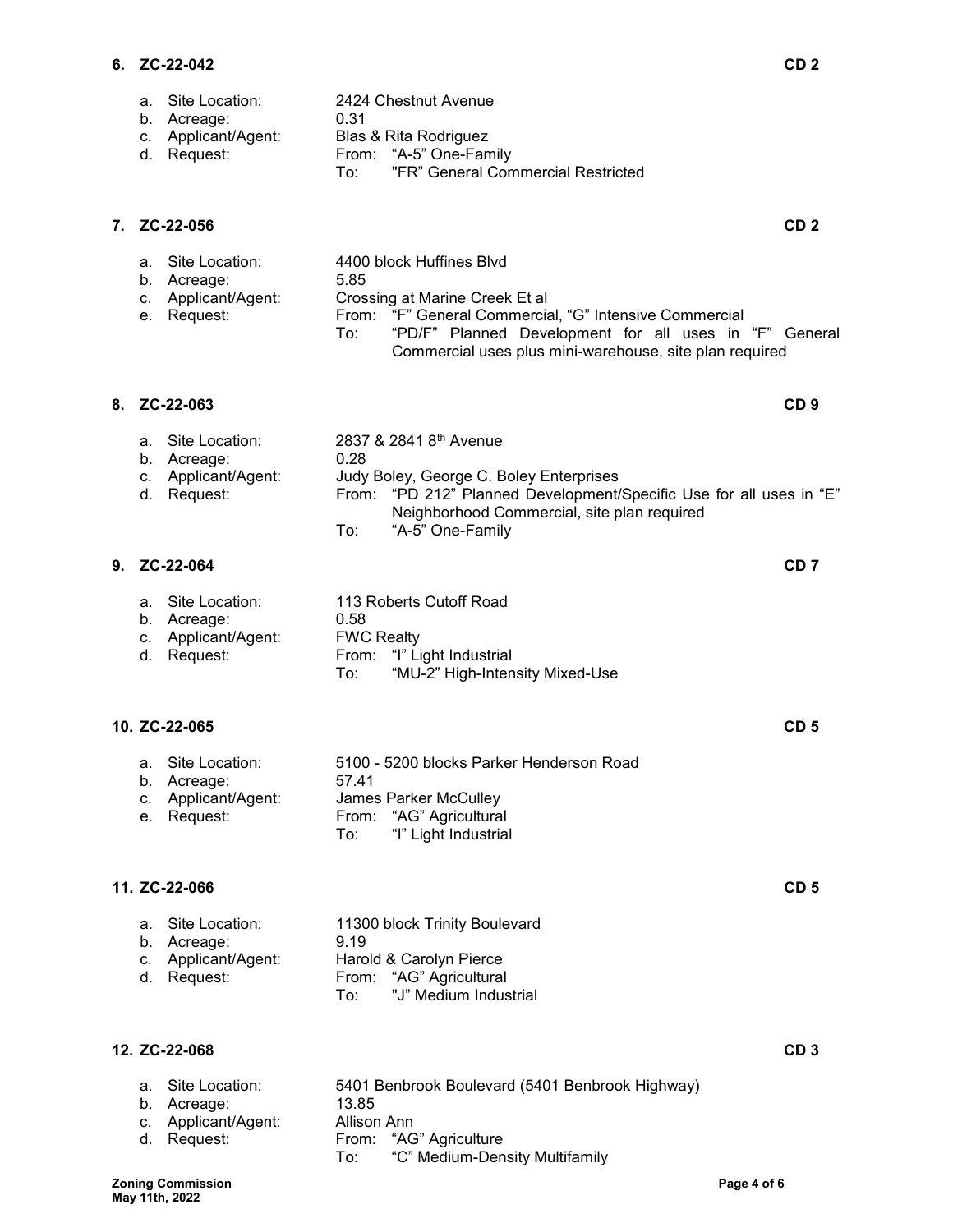| а.<br>b.<br>C.<br>d. | Site Location:<br>Acreage:<br>Applicant/Agent:<br>Request:            | 19.61<br>To:                  | 2500-2700 blocks State Highway 114<br>Roanoke 35/114 Partners, LP & Roanoke 35/114 O & G Partners, LP<br>From: "K" Heavy Industrial<br>"PD/C" Planned Development with a base of "C" Medium Density<br>Multifamily, with specific development standards for building<br>orientation and parking in front of primary building, and a waiver<br>to the MFD; Site Plan included. |                 |
|----------------------|-----------------------------------------------------------------------|-------------------------------|-------------------------------------------------------------------------------------------------------------------------------------------------------------------------------------------------------------------------------------------------------------------------------------------------------------------------------------------------------------------------------|-----------------|
|                      | 14. ZC-22-070                                                         |                               |                                                                                                                                                                                                                                                                                                                                                                               | CD <sub>7</sub> |
|                      | a. Site Location:<br>b. Acreage:<br>c. Applicant/Agent:<br>d. Request | 84.20<br>To:                  | 700-900 blocks Avondale Haslet Road<br>Hall-Nance Ranches Ltd.<br>From: "E" Neighborhood Commercial, "I" Light Industrial<br>"A-5" One-Family                                                                                                                                                                                                                                 |                 |
|                      | 15. ZC-22-072                                                         |                               |                                                                                                                                                                                                                                                                                                                                                                               | CD <sub>9</sub> |
| C.<br>d.             | a. Site Location:<br>b. Acreage:<br>Applicant/Agent:<br>Request:      | 2.45<br><b>MTV LLC</b><br>To: | 2100 & 2120 W. Rosedale Street, 1005 Jerome Street<br>From: "G" Intensive Commercial<br>"PD/G" Planned Development for "G" Intensive Commercial uses<br>plus hotel with development standards for parking, site plan<br>included                                                                                                                                              |                 |
|                      | 16. ZC-22-073                                                         |                               |                                                                                                                                                                                                                                                                                                                                                                               | CD <sub>3</sub> |
| a.<br>d.             | Site Location:<br>b. Acreage:<br>c. Applicant/Agent:<br>Request:      | 0.21<br>To:                   | 5129 Donnelly Avenue<br>Simurgh Investments LLC<br>Add Conditional Use Permit for community center in "C" Medium<br>Density Multifamily with development waivers for parking, site plan                                                                                                                                                                                       |                 |

## **17. ZC-22-074 CD 4**

|  | 6750 J.W. Delanev Roa |  |
|--|-----------------------|--|
|  |                       |  |

included

a. Site Location: 6750 J.W. Delaney Road<br>b. Acreage: 5.17 b. Acreage:

- c. Applicant/Agent: State National Insurance Company, Inc.
- d. Request: From: "E" Neighborhood Commercial<br>To: "PD" Planned Development w
	- "PD" Planned Development with a base of "CR" Low Density Multifamily, with specific development standards for open space, fencing location, and a waiver to the MFD submittal; Site Plan included.

## **18. ZC-22-075 CD 3**

| a. Site Location:  | 9258 N. Normandale Street |
|--------------------|---------------------------|
| b. Acreage:        | 1.73                      |
| a Applicant/Agopti | Dirohmon Dontiat Church   |

- c. Applicant/Agent: Birchman Baptist Church
- 

d. Request: From: "C" Medium-Density Multifamily, "F" General Commercial To: "F" General Commercial